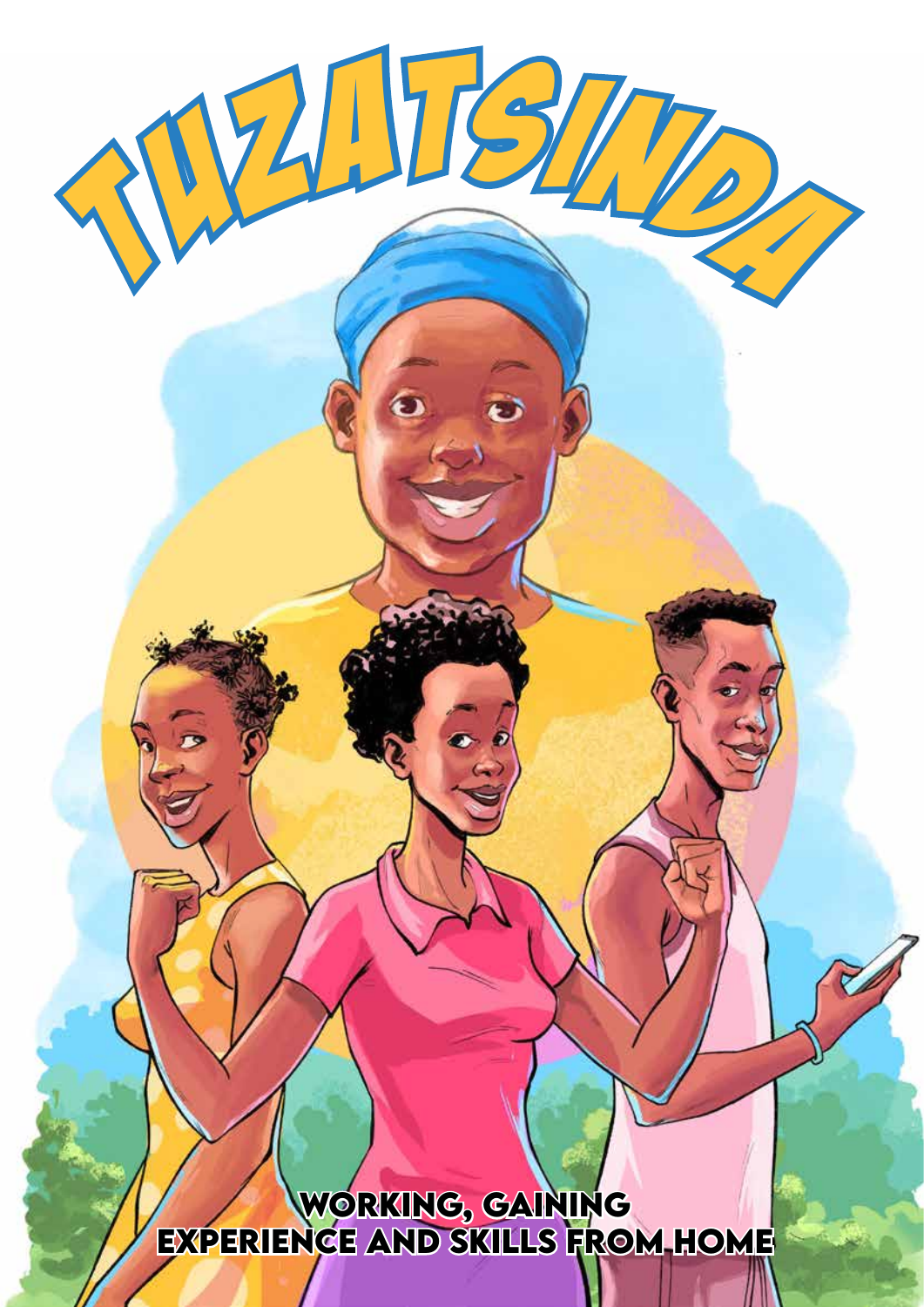## **Summary**

Mutesi had been looking for a job for two years. She had a few part time jobs and recently got a job at an internet service provider as a sales agent working three days a week. The job entails visiting people at their offices, advertising and selling Keza Keza's internet services. Due to the lockdown, Mutesi was unable to start work, even though she had been trained on how to do sales and support clients. Despite all this, she tried her best to find something to do during the lockdown, which resulted in her getting a full time job at Keza Keza.

Mutesi is the eldest of four children. Her siblings are in high school and they are raised by their mother. Her friend Manzi also got a job at the same time as Mutesi, but he didn't put any effort into starting work and quickly learnt from his mistake.

**S** @harambeerw

@harambeerw



www.harambee.rw Produced by Harambee Rwanda.

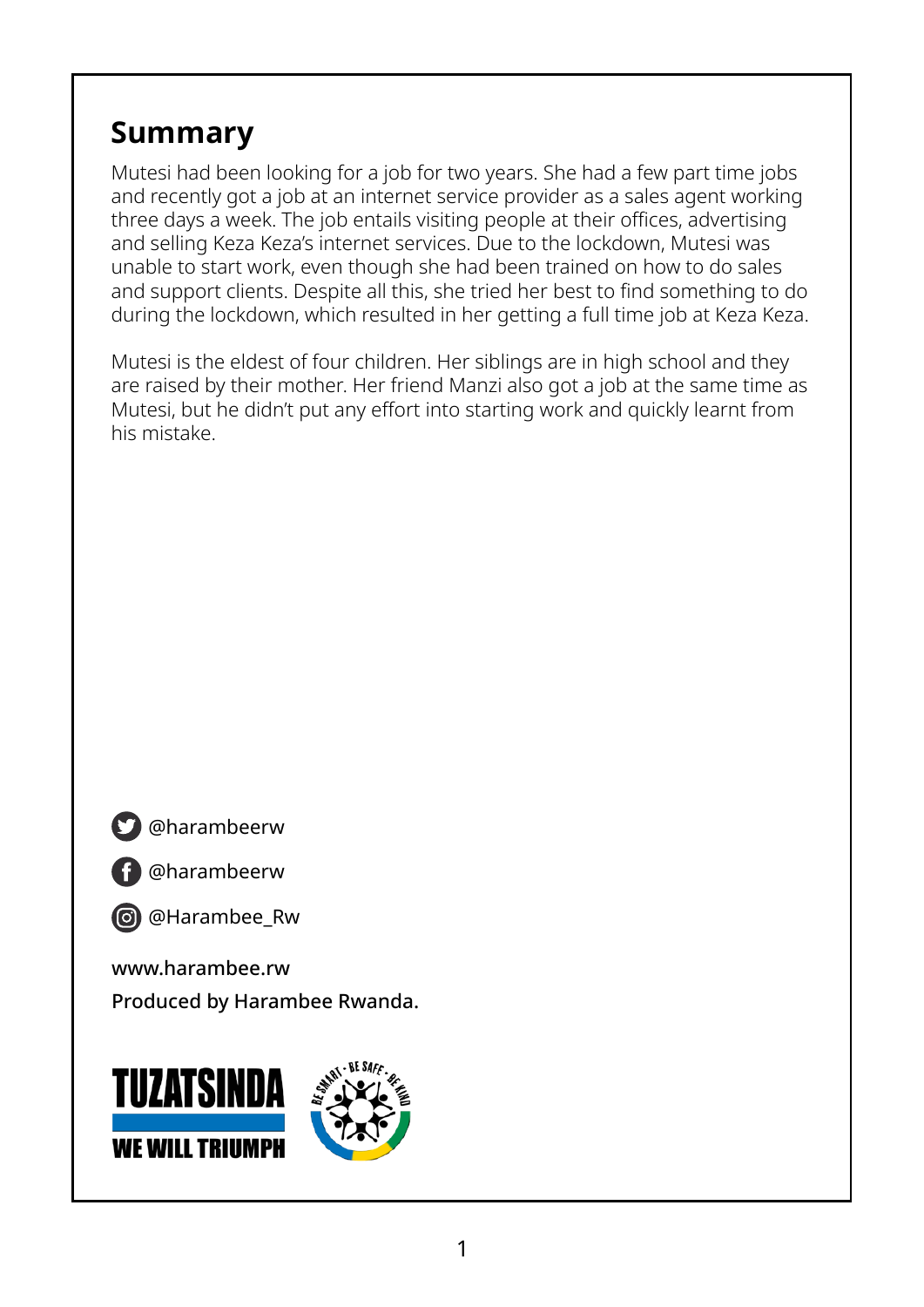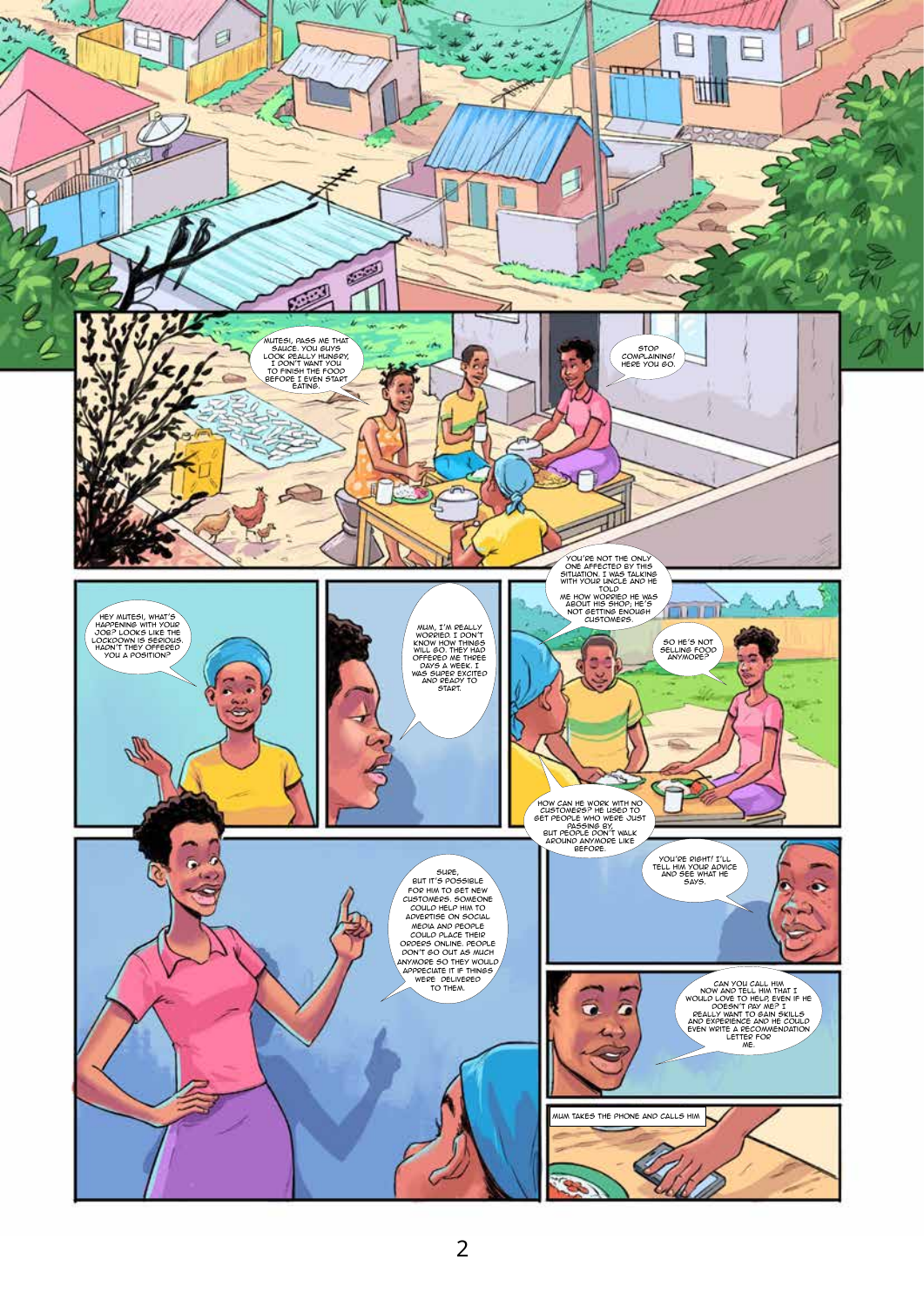

3

Manzi scrolling through his social media on the phone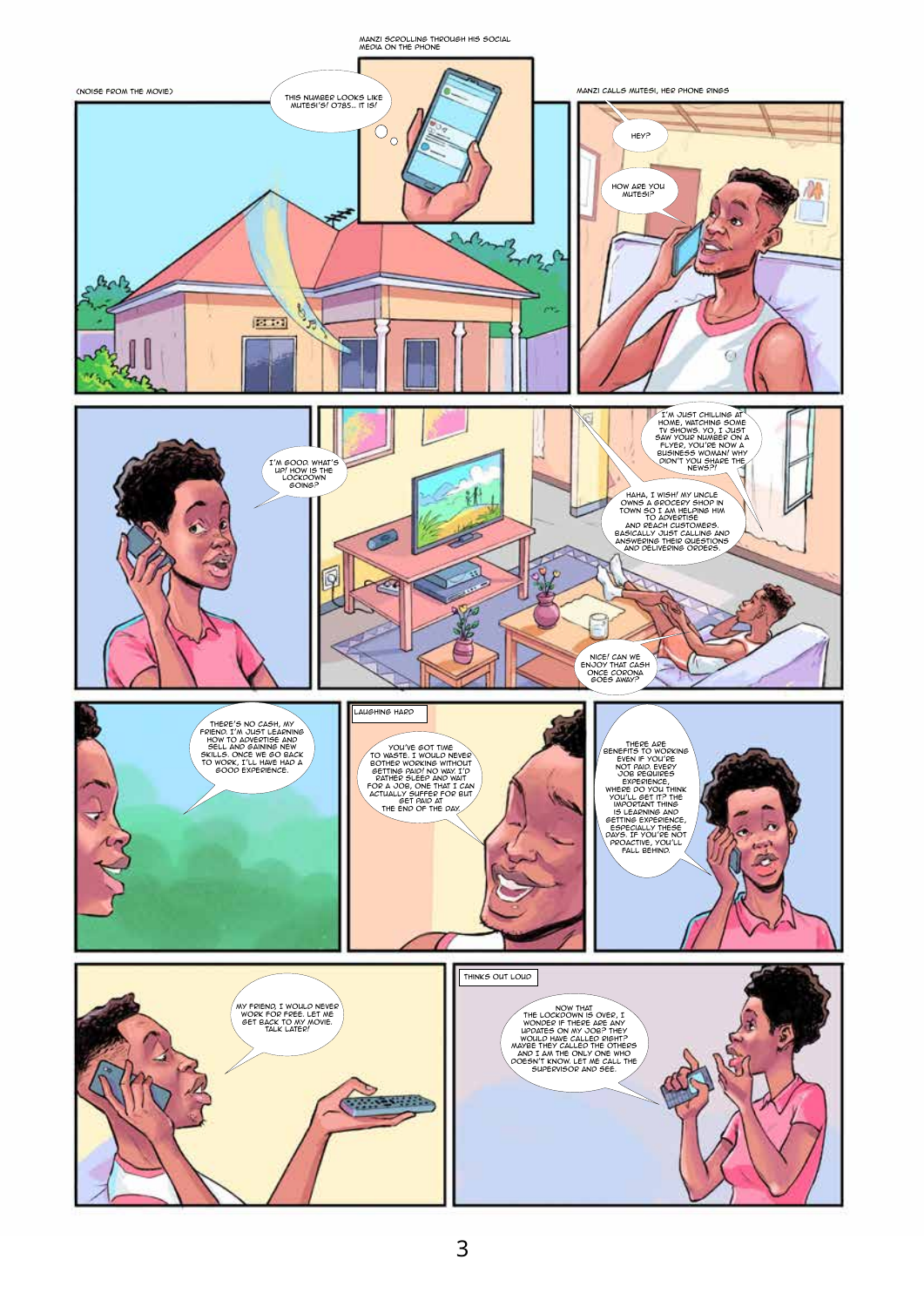Mutesi calls the supervisor, the phone rings